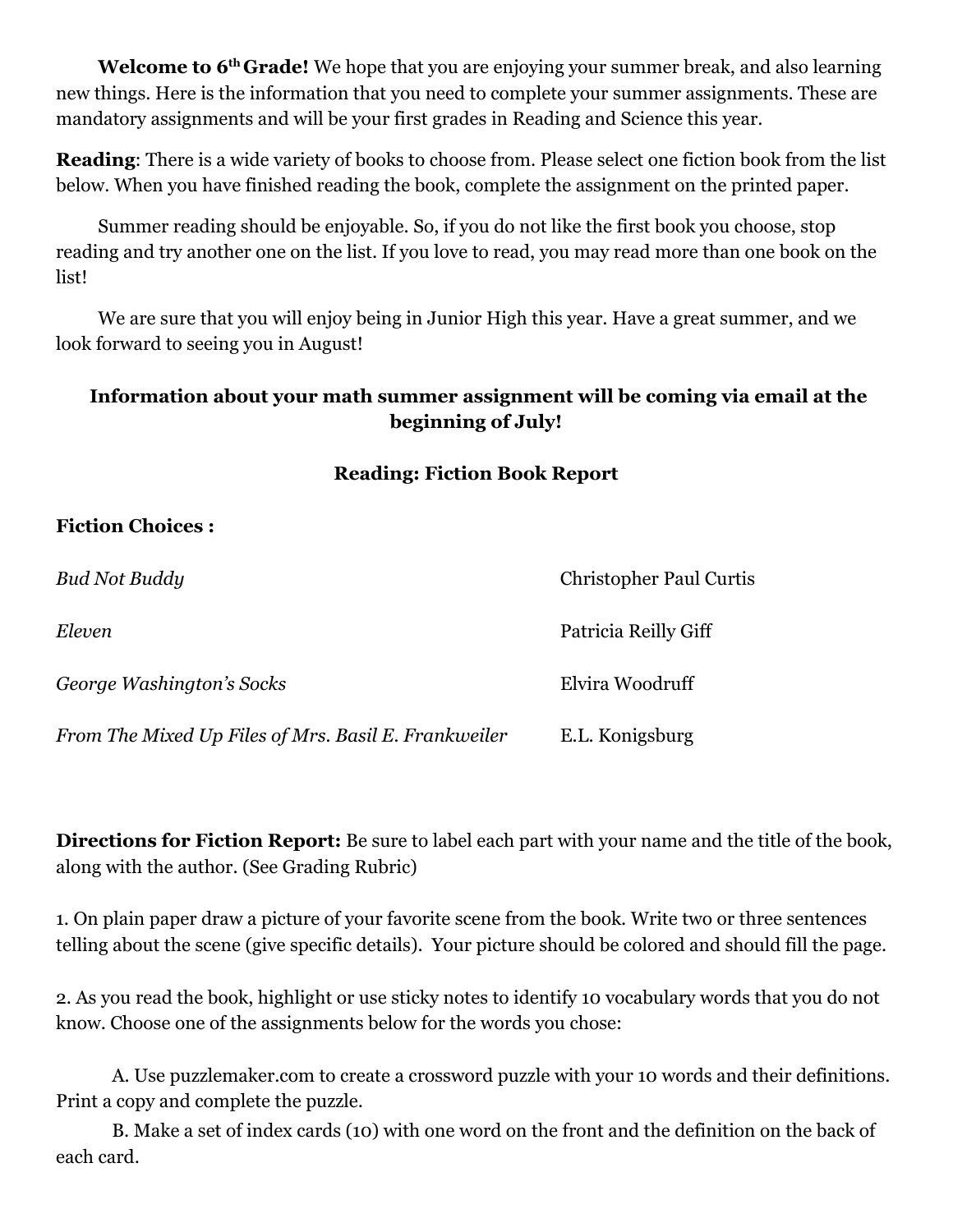3. Complete the Story Summary Form (below).

4. On the back of the printed off Story Summary Form, choose one of the characters. In complete sentences, give at least three character traits of the character. Explain how you are able to see each character trait in the story (telling about things the character says, thinks, or does. Then, write at least two sentences to explain how the character changes over the course of the book. To do this, tell how the character is at the beginning of the story, and explain how they change by the end of the story.

5. Staple all pages together to turn in on the first day of school.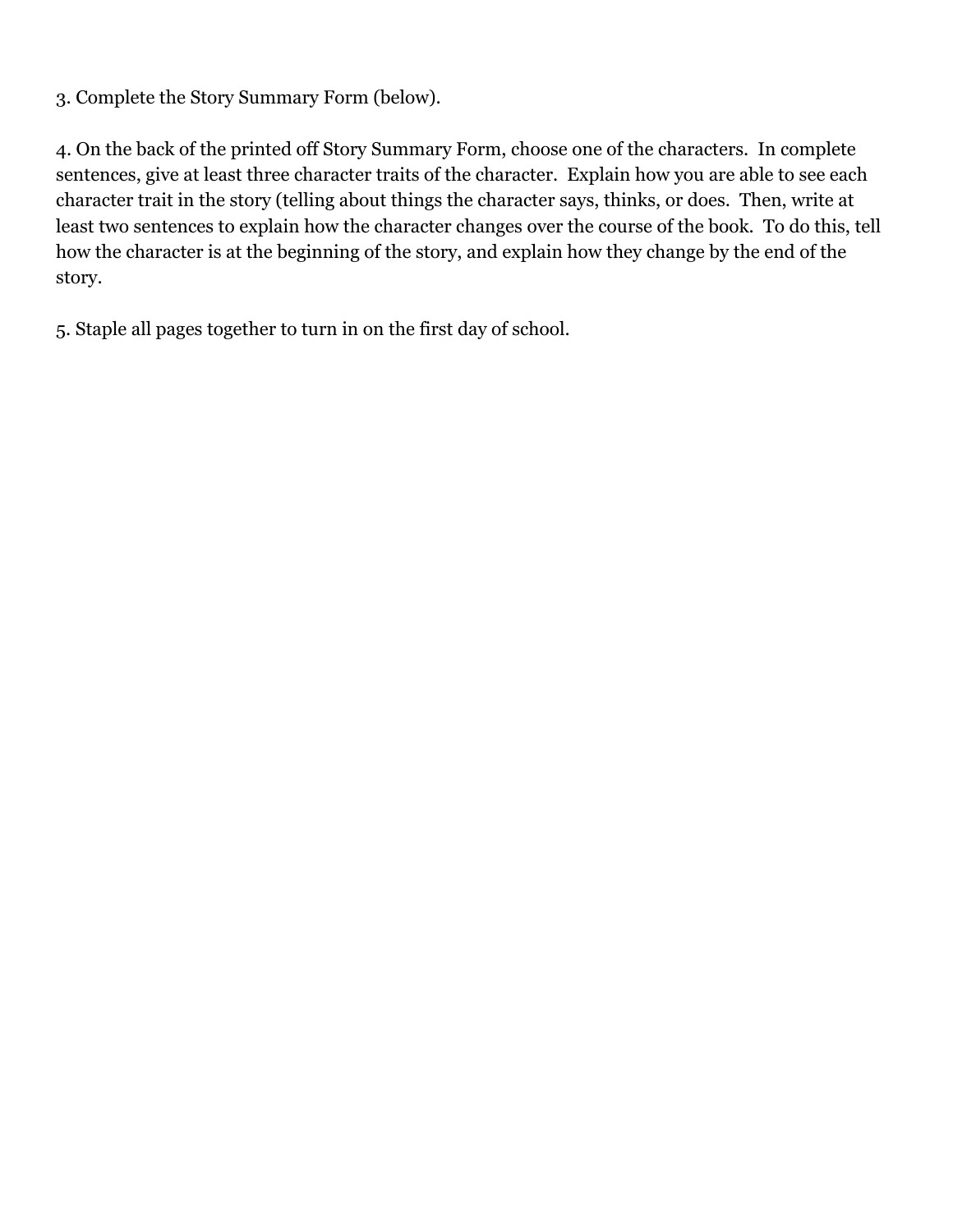## **STORY SUMMARY**

# **Book Title \_\_\_\_\_\_\_\_\_\_\_\_\_\_\_\_\_\_\_\_\_\_\_\_\_\_\_\_\_\_\_\_\_\_ (all answers should be in complete sentences)**

**Setting** Where and when did this story take place?

**Conflict:** What was the main problem in the story? This can be a conflict between characters, or a

conflict within one character.

**Conclusion:** How did the story end? Was it funny, sad, or something else? Explain how the main conflict was resolved.